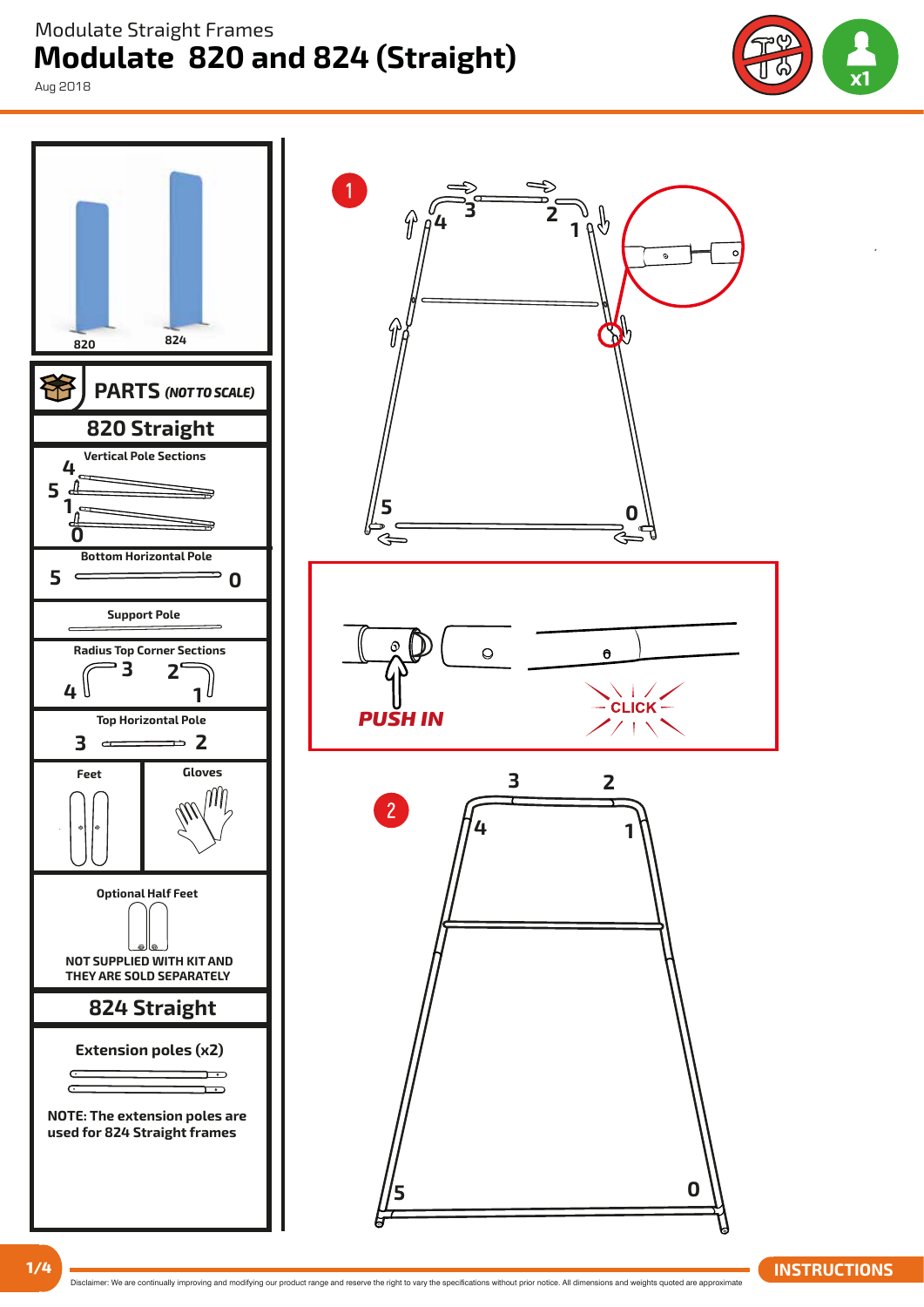Modulate Straight Frames

## **Modulate 820 and 824 (Straight)**

**x2**

Aug 2018



Disclaimer: We are continually improving and modifying our product range and reserve the right to vary the specifications without prior notice. All dimensions and weights quoted are approximate **2/4 INSTRUCTIONS**

**FOR SECOND POSITION)**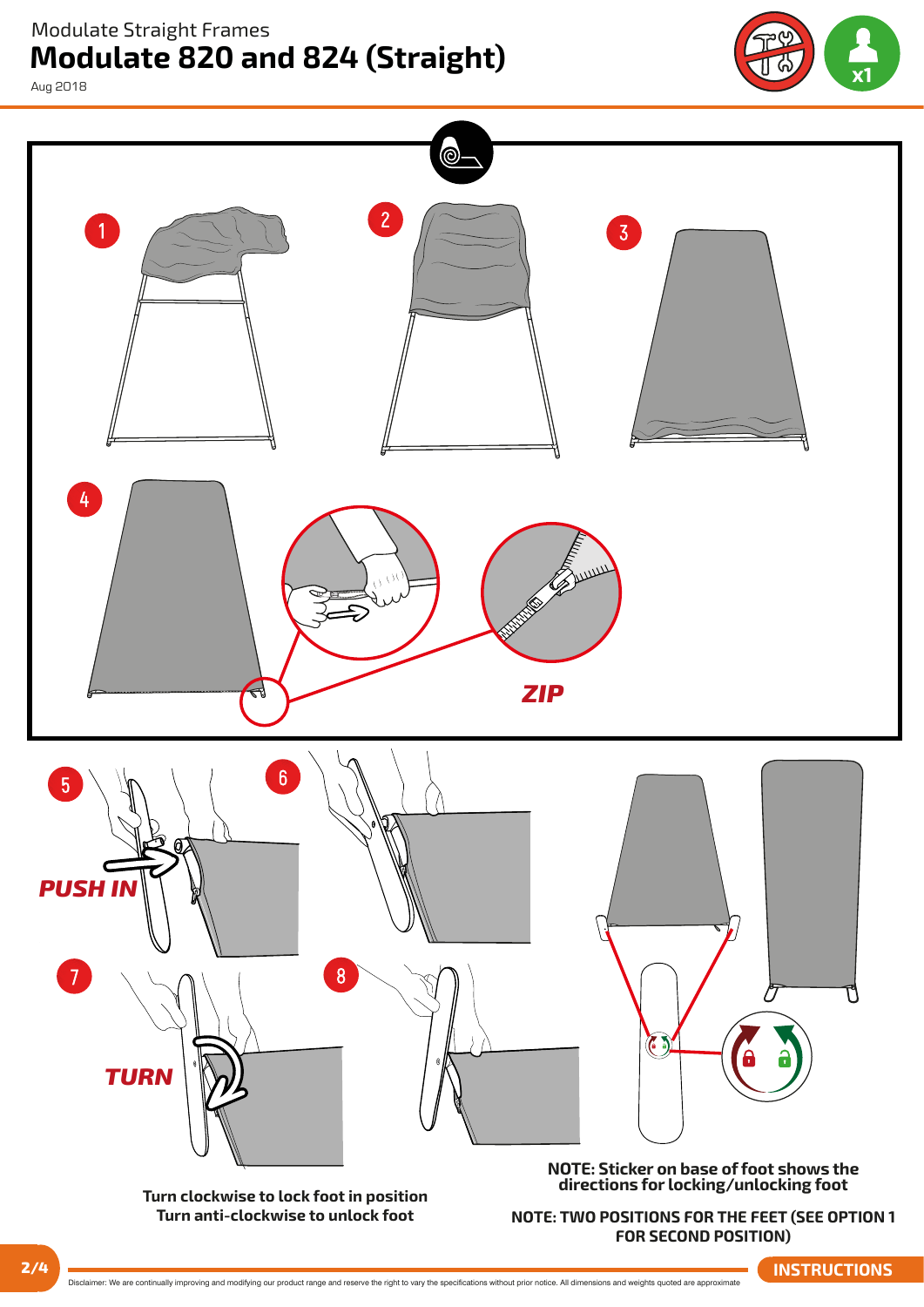